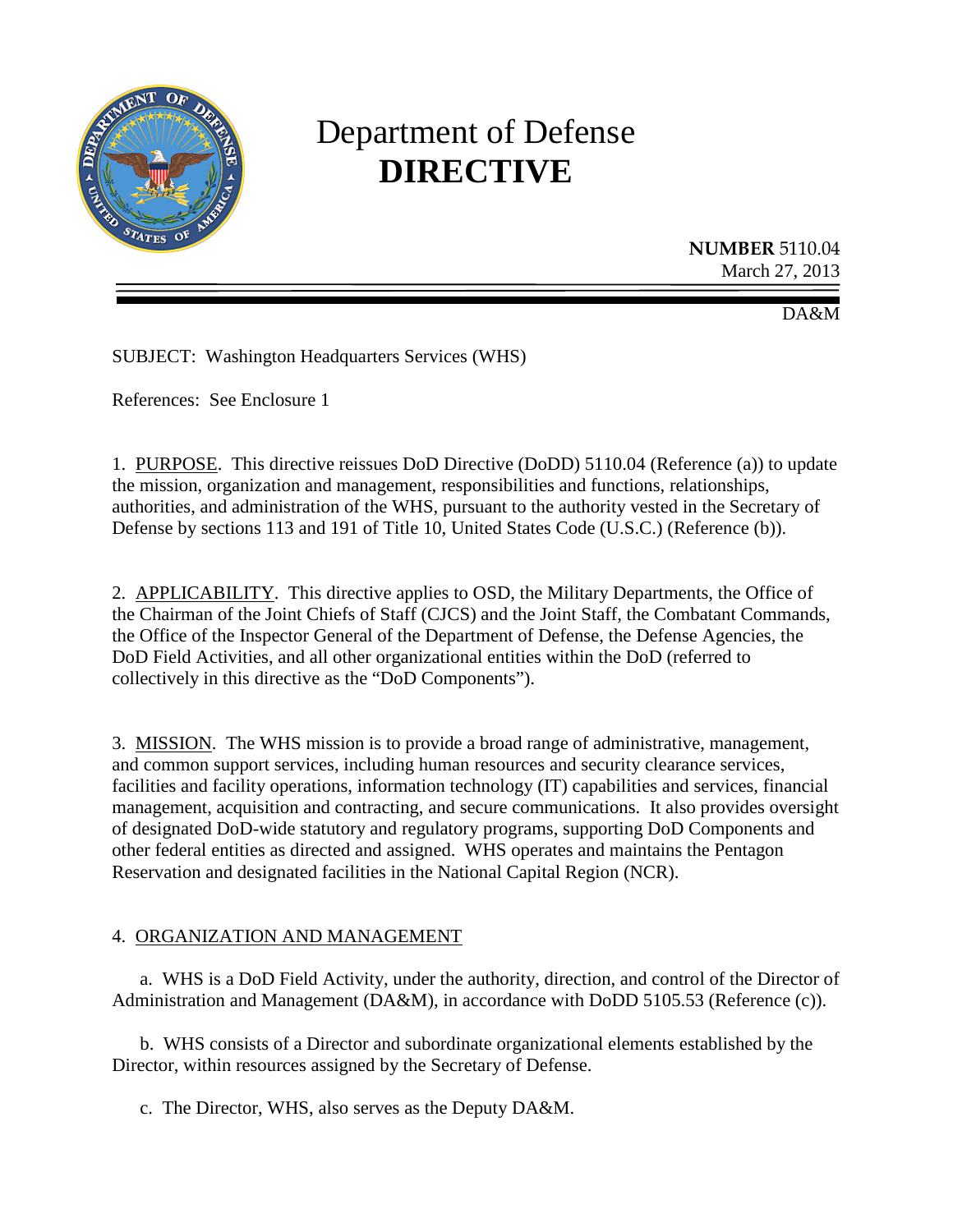#### 5. RESPONSIBILITIES AND FUNCTIONS. The Director, WHS:

a. Organizes, directs, and manages the WHS and all assigned resources.

b. Provides management, staffing, and other operational support for DoD activities and programs:

(1) The DoD Directives Program, in accordance with DoD Instruction (DoDI) 5025.01 (Reference (d)).

(2) The DoD Committee Management and DoD Federal Advisory Committee Management Programs, pursuant to the Federal Advisory Committee Act of 1972 (Appendix 2 of Title 5, U.S.C.) (Reference (e)), and part 102-3.185 of Title 41, Code of Federal Regulations (CFR) (Reference (f)).

(3) The Federal Executive Boards, pursuant to Presidential Directive 465 (Reference  $(g)$ ).

(4) The DoD Freedom of Information Act (FOIA) Program, pursuant to section 552 of Reference (e), and in accordance with DoDD 5400.07 (Reference (h)).

(5) The DoD Security and Policy Review Program, to include review and clearance of official DoD information intended for public release, in accordance with DoDD 5230.09 (Reference (i)) and DoDI 5230.29 (Reference (j)). This Program also includes the review of technical data under the International Traffic in Arms Regulations, pursuant to parts 120–130 of Title 22, CFR, and section 2778 of Title 22, U.S.C. (References (k) and (l)). The Director, WHS, serves as the appellate authority for the DoD Security and Policy Review Program.

(6) Review and coordination of Congressional materials, such as DoD testimony, questions for the record, inserts for the record, advance policy questions, Congressional correspondence, and legislation.

(7) The DoD Regulatory Planning and Review Program, pursuant to Executive Order (E.O.) 12866 (Reference (m)). Serves as the functional proponent for the Regulatory Program on behalf of the DoD Regulatory Policy Officer.

(8) The DoD Information Collection and Reports Control Program, in accordance with Secretary of Defense Memorandum (Reference (n)) and DoDI 8910.01 (Reference (o)).

(9) The DoD Forms Management Program, in accordance with DoDI 7750.07 (Reference (p)).

(10) The DoD Mass Transit Subsidy Program in the NCR.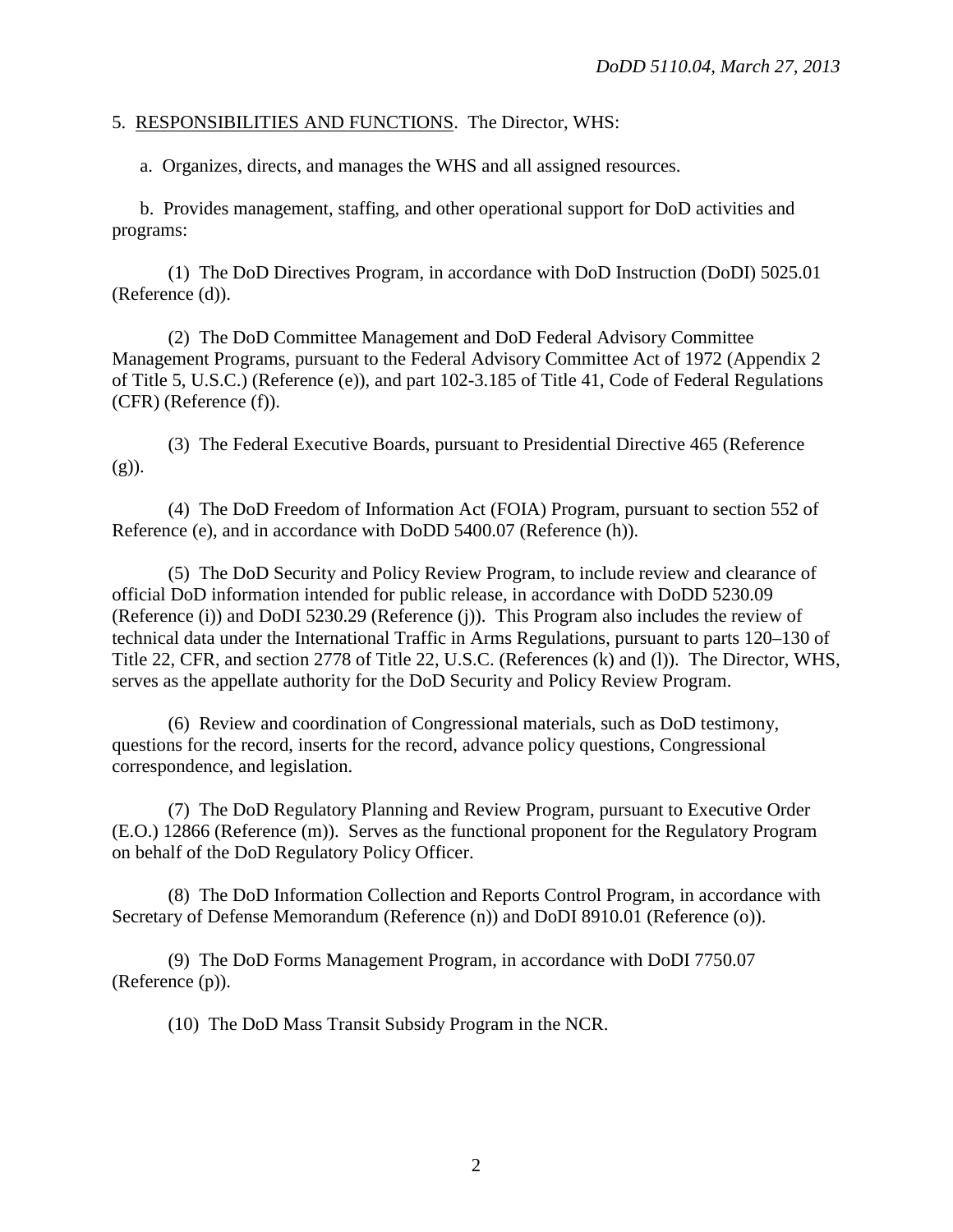(11) Voluntary campaign management programs, to include the DoD Combined Federal Campaign, the U.S. Savings Bond Program, the OSD Blood Donor Program; and emergency disaster relief fundraising, pursuant to part 950 of Title 5, CFR (Reference (q)).

(12) The DoD Plain Language Program, pursuant to Public Law 111-274 (Reference (r)).

(13) Other DoD-wide operational programs, as required.

c. Provides management, staffing, and related support for:

(1) The OSD Federal Register Program.

(2) The OSD/Office of the CJCS Privacy Program, in accordance with DoDD 5400.11 (Reference (s)).

(3) The OSD Records Management Program, pursuant to section 3102 of Title 44, U.S.C. (Reference (t)), and in accordance with DoDD 5015.2 (Reference (u)).

(4) The OSD Automatic Declassification and Review Program, in accordance with DoDI 5200.01 (Reference (v)).

(5) The OSD/Joint Staff Mandatory Declassification Program, in accordance with Reference (v).

(6) Secretary and Deputy Secretary of Defense correspondence policy, to include overseeing enterprise requirements for processing and tracking their correspondence; and controlling, processing, and archiving correspondence addressed to and originated by the Secretary and Deputy Secretary of Defense.

(7) OSD document security and control of North Atlantic Treaty Organization documents, pursuant to E.O. 12968 (Reference (w)), and in accordance with DoDD 5100.55 (Reference (x)).

(8) Transportation and travel program management, to include the Pentagon shuttle bus services, the OSD Premium-Class Travel Program, the OSD Travel Card Program, the OSD Metro Card Program, the OSD Home-to-Work Taxable Fringe Benefit Program, and OSD implementation and support of the Defense Travel System.

(9) Equal Employment Opportunity Program for OSD, the Joint Chiefs of Staff, WHS, and the Defense Agencies and the DoD Field Activities serviced by WHS, in accordance with DoDD 1440.1 (Reference (y)).

d. Provides or assists specified DoD Components and designated non-DoD activities in obtaining operational support and administrative services that include: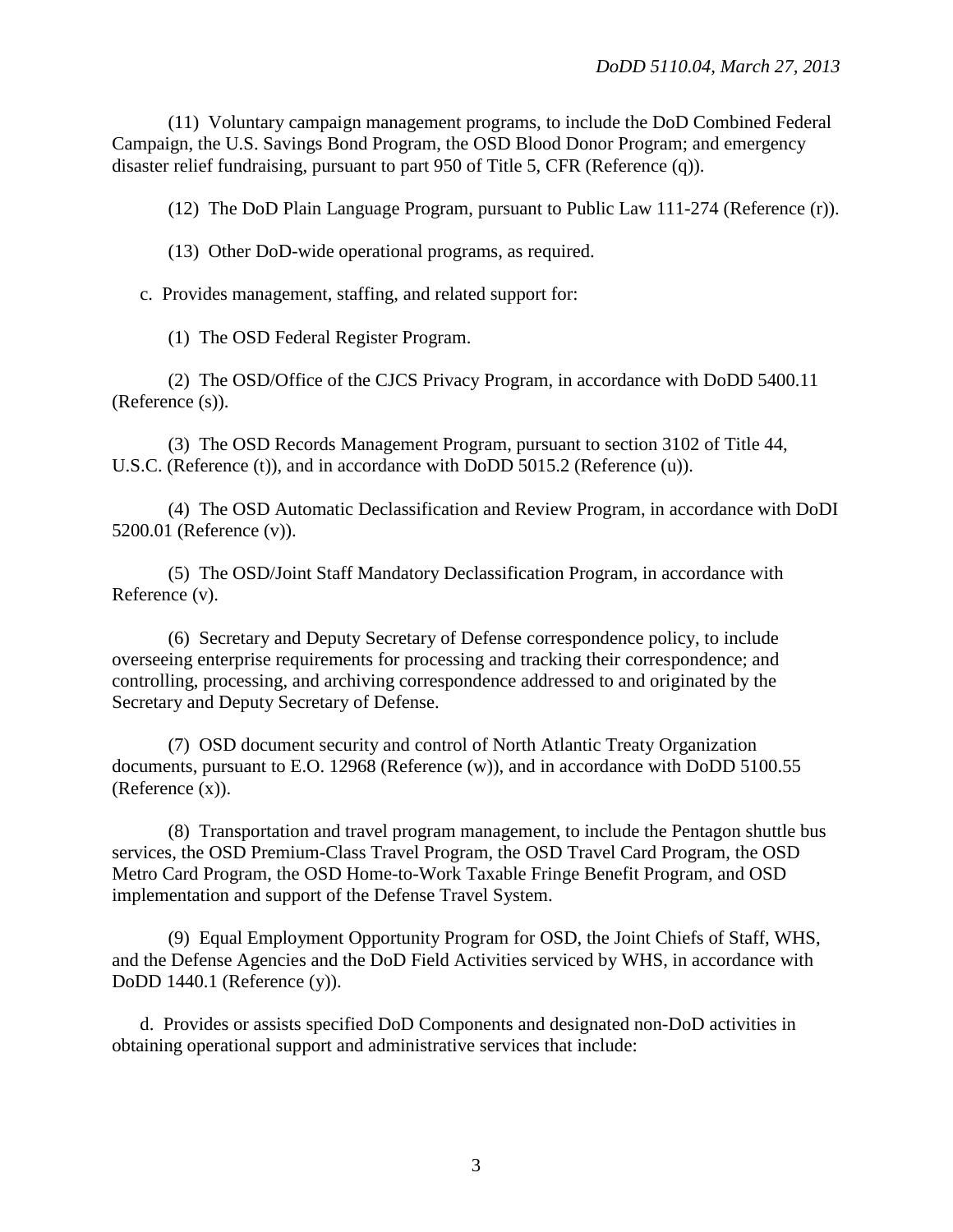(1) Defense Post Office, official mail services, and distribution of interoffice correspondence for the Pentagon and Mark Center Towers.

(2) Graphics consultation, design, and production support for the Secretary and Deputy Secretary of Defense, OSD, Pentagon Force Protection Agency (PFPA), and WHS; and management of the OSD exhibits program.

(3) Acquisition assistance and procurement of advisory and assistance services for OSD Components, PFPA, WHS, and other specified Defense Agencies and DoD Field Activities.

(4) Small Business Programs support for OSD Components, PFPA, and WHS, in accordance with DoDD 4205.01 (Reference (z)).

(5) Comprehensive lifecycle facilities stewardship, to include management, maintenance, operations, and associated support services for the Pentagon Reservation, including Raven Rock Mountain Complex (RRMC) and, as required, specified DoD organizations in the NCR, to include:

(a) Administrative space management services for the Pentagon Reservation and the NCR, including the land and facilities of RRMC.

(b) Property management services, including foreign gifts, leased vehicles for OSD and WHS supported activities, and personal property inventory.

(c) Real Property Asset Management Program for the Pentagon Reservation and assigned facilities, consistent with DoD requirements, pursuant to E.O. 13327 (Reference (aa)), and in accordance with DoD 7000.14-R (Reference (ab)).

(d) Master planning, alteration, operations, maintenance and repair programs, and projects, including design, construction, contracting, tenant relocation, and integration of IT infrastructure for the Pentagon Reservation and assigned facilities.

(e) Safety and occupational health, fire protection, industrial hygiene, and environmental management services, to include program development, implementation, and execution.

(6) Financial management services, including execution of a resource strategy process to formulate, present, and defend Program Objective Memorandums and President's Budget submissions for the administration and operation of OSD appropriations and funds, including those of specified DoD Field Activities and Defense Agencies; central management of budget execution and reporting activities; and providing internal audit and compliance, accounting services, financial reporting, and resource management, in accordance with the applicable sections of Reference (ab).

(7) Financial services, including setting and defending rates, billing and collecting from customers for services provided for the purpose of reimbursing the revolving funds; and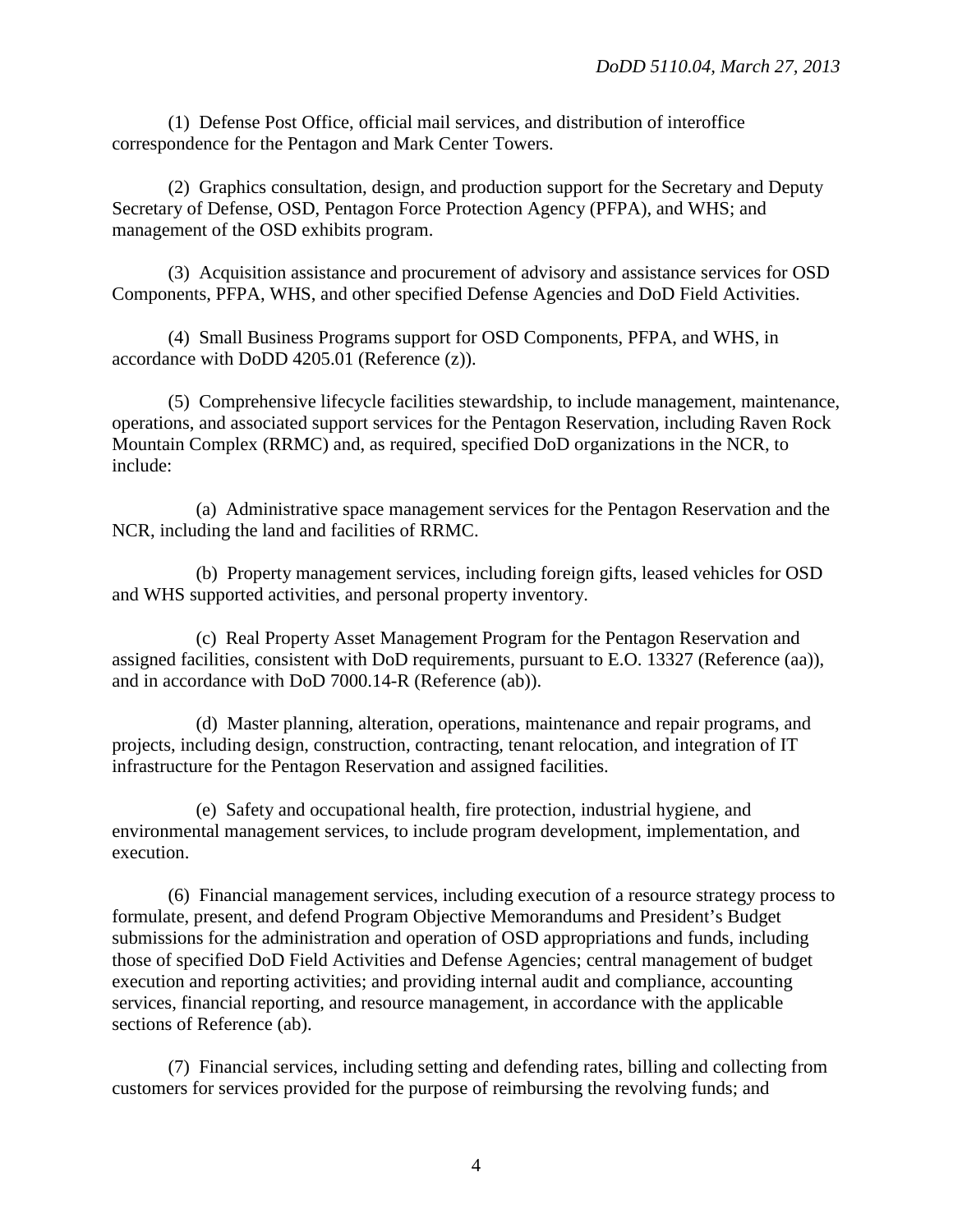practicing prudent cash management, in the capacity of principal revolving fund manager of the Building Maintenance Fund and the Pentagon Reservation Maintenance Revolving Fund.

(8) Management of the Official Representation Fund (ORF) Program for the DoD Components and execution of OSD and WHS ORF requirements.

(9) Human resources support services for civilian and military personnel for the OSD and other assigned DoD Components and resources:

(a) Administers the Senior Executive Service Program, in accordance with Volume 1 of DoDI 1402.03 (Reference (ac)) and DoDD 1403.1 (Reference (ad)). Executes the full spectrum of Executive Lifecycle Management for OSD and specified activities, in accordance with DoDD 1403.3 (Reference (ae)).

(b) Oversees the DoD Priority Placement Program.

(c) Manages the personnel security clearance adjudication process for personnel of WHS-serviced organizations and Congressional staff, in accordance with DoDD 5200.2 (Reference (af)).

(d) Manages an orientation program for new career and non-career senior executives and the National Security Studies Program.

(e) Manages suitability and fitness determinations and subsequent actions, including limited, agency-specific debarments in cases involving applicants and appointees to covered positions, for organizations serviced by WHS, pursuant to parts 213, 302, and 732 of Reference  $(q)$ .

(f) Administers civilian employee training.

(g) Oversees administration of the DoD Civilian Acquisition Workforce Personnel Demonstration Project.

(10) Operation of an IT enterprise that provides:

(a) IT infrastructure, engineering support, IT and information management products and services, continuity of operations, document management services, telecommunications services, and information assurance.

(b) Unique communications, IT, administrative, and decision support systems for the Immediate Office of the Secretary of Defense, in accordance with DoDD S-5100.44 (Reference (ag)), which includes:

1. Development of operational procedures and day-to-day management of direct support communications capabilities world-wide.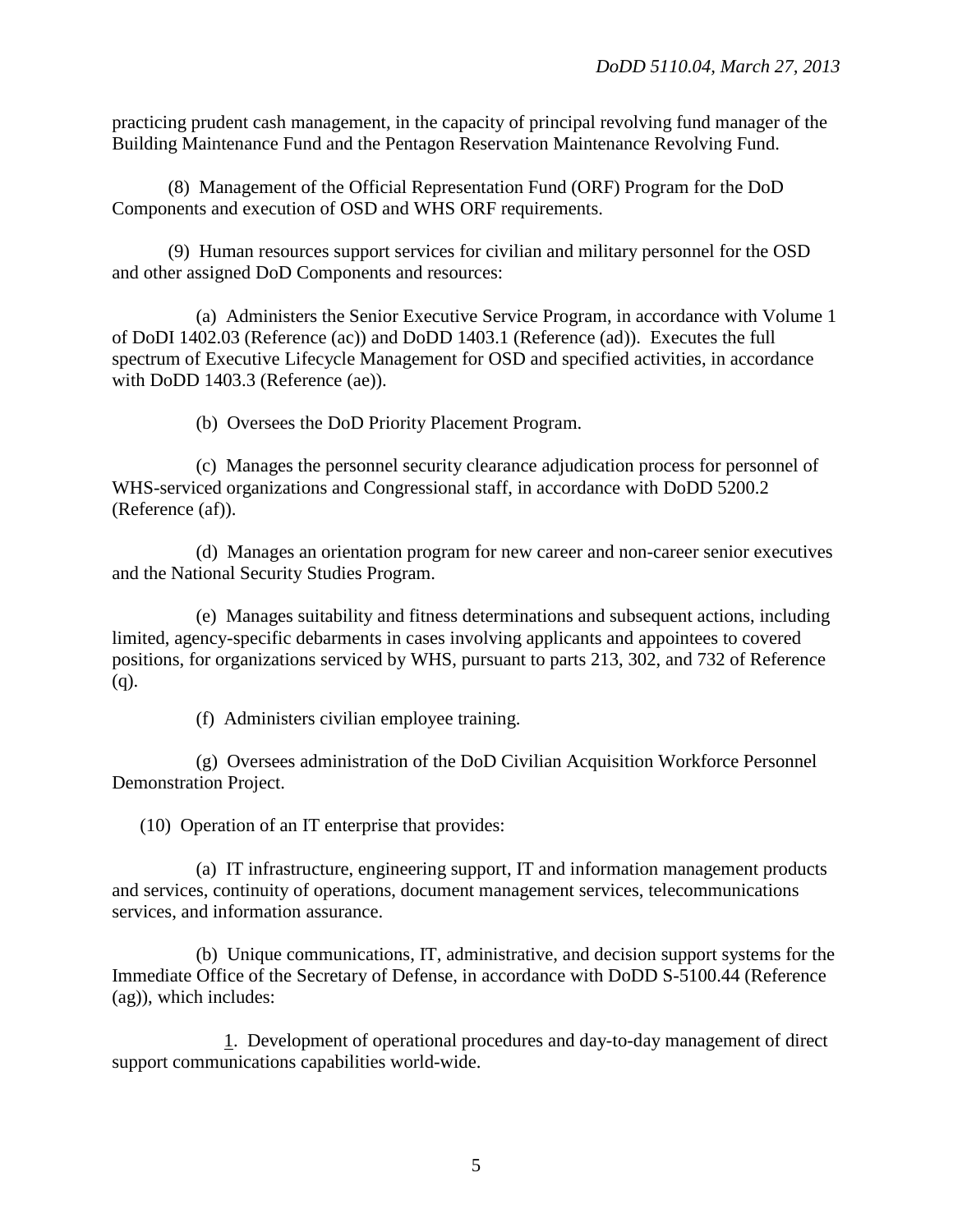2. Planning for current and future communications and IT requirements, to include continuity of government operations.

(11) Designated common services in the Pentagon and the NCR, such as the Pentagon Library and the Pentagon Executive Dining Facilities.

(12) Other operational support and administrative services as may be required, including coordinating and publishing the DoD Key Locator Chart and compiling OSD input for the U.S. Government Manual.

(13) Personnel resources and associated organizational support, as required, for OSD and other DoD specified activities, which include:

(a) Specified White House functions and assigned DoD activities, including, but not limited to, DoD temporary boards, commissions, task forces, and other temporary organizations; and the logistical and administrative support to special programs in support of other executive agencies and branches of government.

(b) Legal support and advice on construction, contracts, criminal law, fiscal and appropriations law, IT, legislative and administrative law, personnel and labor, real property, OSD Privacy and environmental law, and security and law enforcement provided to the WHS and organizations supported by the WHS, in accordance with DoDD 5145.04 (Reference (ah)).

(c) By mutual agreement, provides requested civilian or military administrative support to other DoD entities when the capabilities to provide this support are available or directed by law. Reimbursements for inter-service support and services will be made as required.

(d) Other DoD or non-DoD activities, as designated.

(14) Designs and manages WHS programs and activities to improve performance standards, economy, and efficiency and demonstrate WHS attention to the requirements of its organizational customers, both internal and external to the DoD, consistent with the requirements of the Secretary of Defense to periodically review Defense Agencies and DoD Field Activities, pursuant to section 192(c) of Reference (b), historically known as the Biennial Review.

(15) Performs such other duties as may be assigned by the Secretary of Defense, the Deputy Secretary of Defense, or the DA&M.

#### 6. RELATIONSHIPS

a. In performing assigned functions and responsibilities, the Director, WHS:

(1) Reports directly to the DA&M.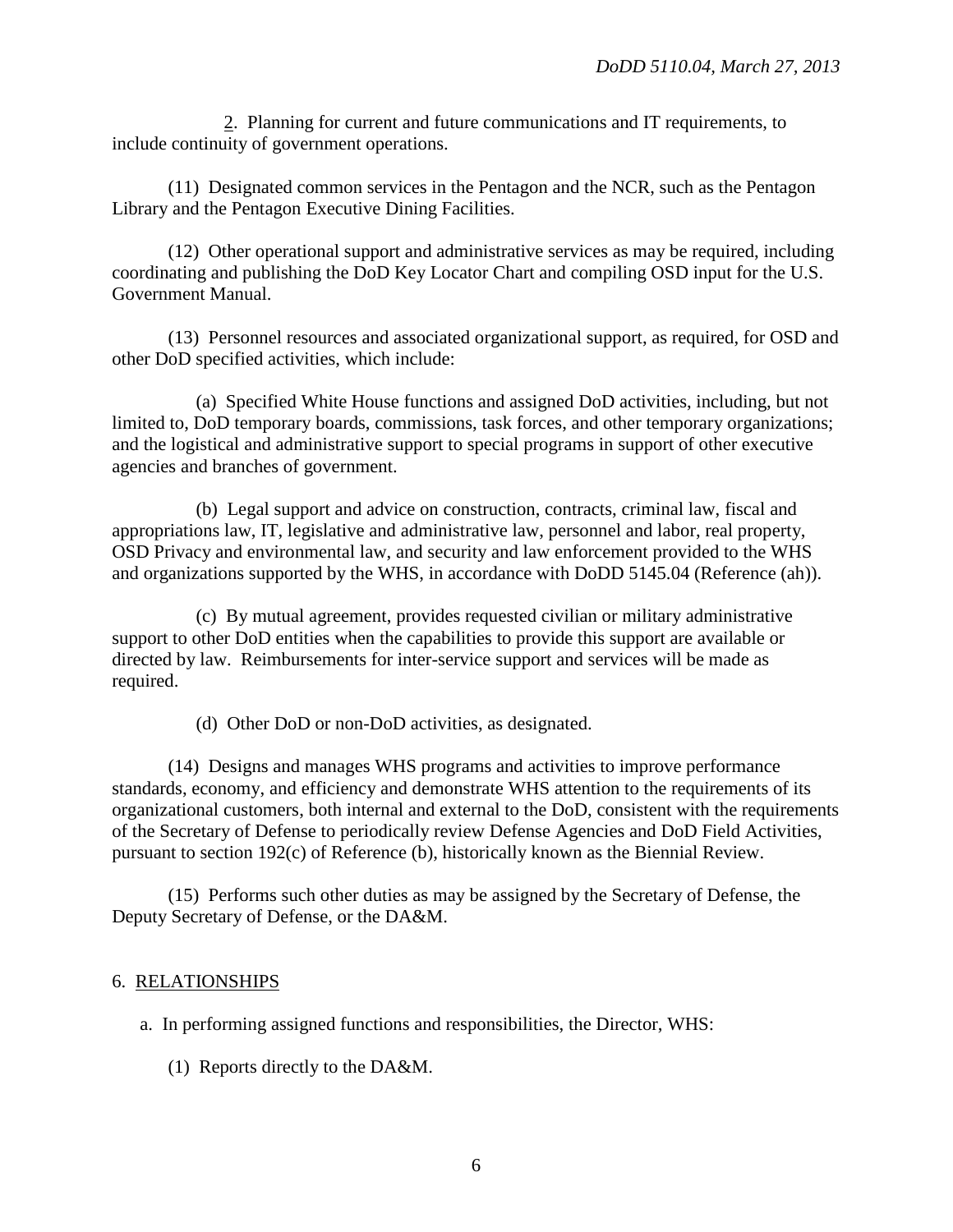(2) Coordinates and exchanges information and advice with the OSD Principal Staff Assistants (PSAs), the other DoD Component heads, and other federal, State, and local agencies having collateral or related responsibilities and functions.

(3) Uses existing systems, facilities, and services of the DoD and other federal agencies, when possible, to avoid duplication and to achieve maximum efficiency and economy.

(4) Serves as a member of the Pentagon Governance Council.

b. The OSD PSAs and the other DoD Component heads will coordinate with the Director, WHS, as appropriate, on matters under their purview related to WHS operations, functions, acquisition, responsibilities, and execution.

7. AUTHORITIES. The Director, WHS, is hereby delegated authority to:

a. Communicate directly with the other DoD Component heads, as necessary, to carry out assigned responsibilities and functions, including the transmission of requests for advice and assistance. Communications to the Military Departments must be transmitted through the Secretaries of the Military Departments, their designees, or as otherwise provided in law or directed by the Secretary of Defense in other DoD issuances. Communications to the Commanders of the Combatant Commands normally must be transmitted through the CJCS.

b. Communicate with other U.S. Government officials, members of the public, and representatives of foreign governments, as appropriate, to carry out assigned responsibilities and functions. Communications with representatives of the Legislative Branch must be conducted through the Office of the Assistant Secretary of Defense for Legislative Affairs, except for Defense Appropriations Committees, which must be coordinated with the Office of the Under Secretary of Defense (Comptroller)/Chief Financial Officer, Department of Defense, as appropriate.

c. Obtain reports and information, consistent with Reference (n), as necessary, to carry out assigned responsibilities and functions.

d. Establish WHS facilities using appropriate established physical facilities and services of other DoD Components, when possible, to achieve maximum efficiency and economy.

e. Exercise the administrative authorities contained in Enclosure 2.

8. ADMINISTRATION. The DA&M selects the Director, WHS.

9. RELEASABILITY. **Unlimited**. This directive is approved for public release and is available on the Internet from the DoD Issuances Website at [http://www.dtic.mil/whs/directives.](http://www.dtic.mil/whs/directives)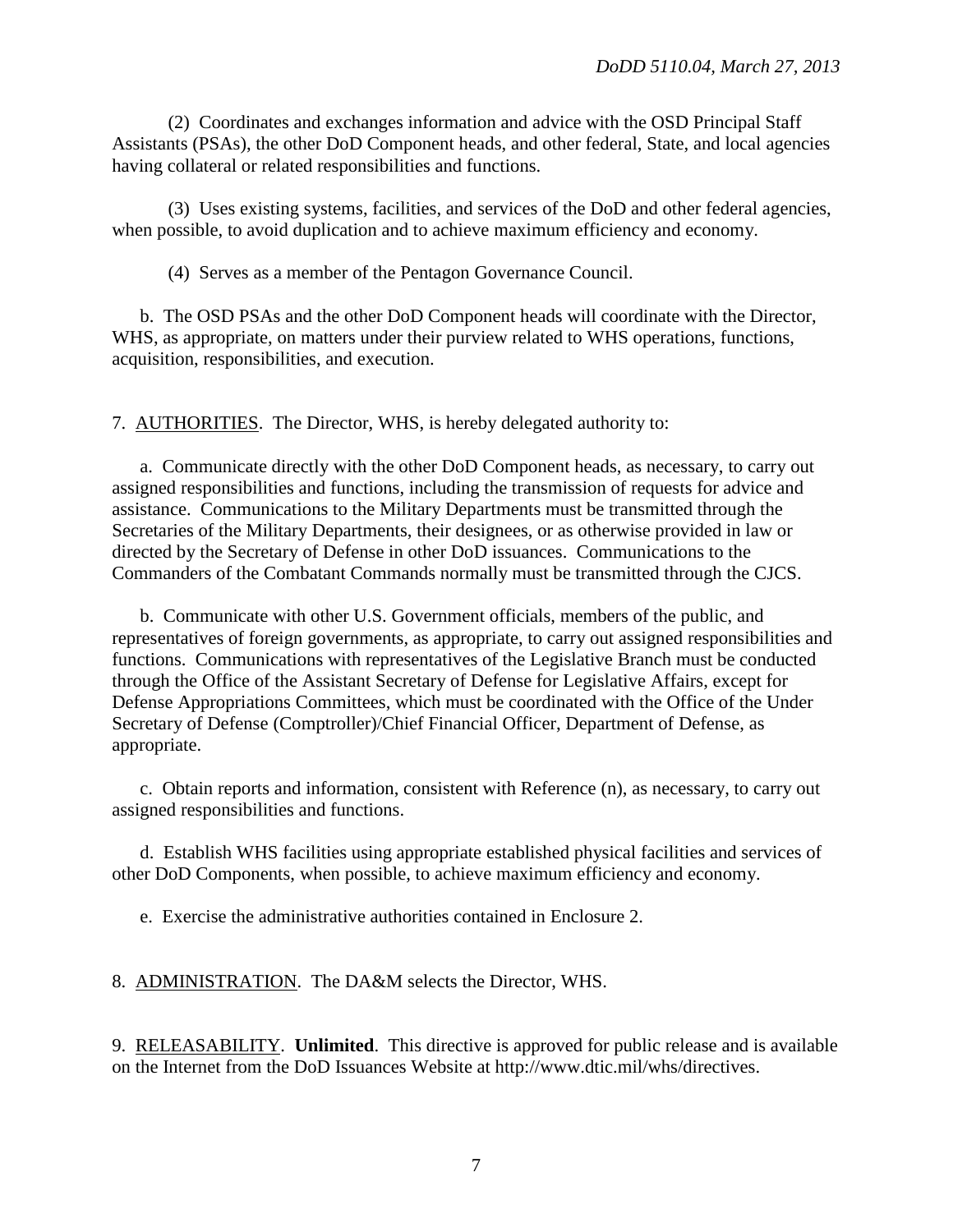### 10. EFFECTIVE DATE. This directive:

a. Is effective March 27, 2013.

b. Must be reissued, cancelled, or certified current within 5 years of its publication in accordance with Reference (d). If not, it will expire effective March 27, 2023 and be removed from the DoD Issuances Website.

'Cate

Ashton B. Carter Deputy Secretary of Defense

Enclosures

1. References

2. Delegations of Authority Glossary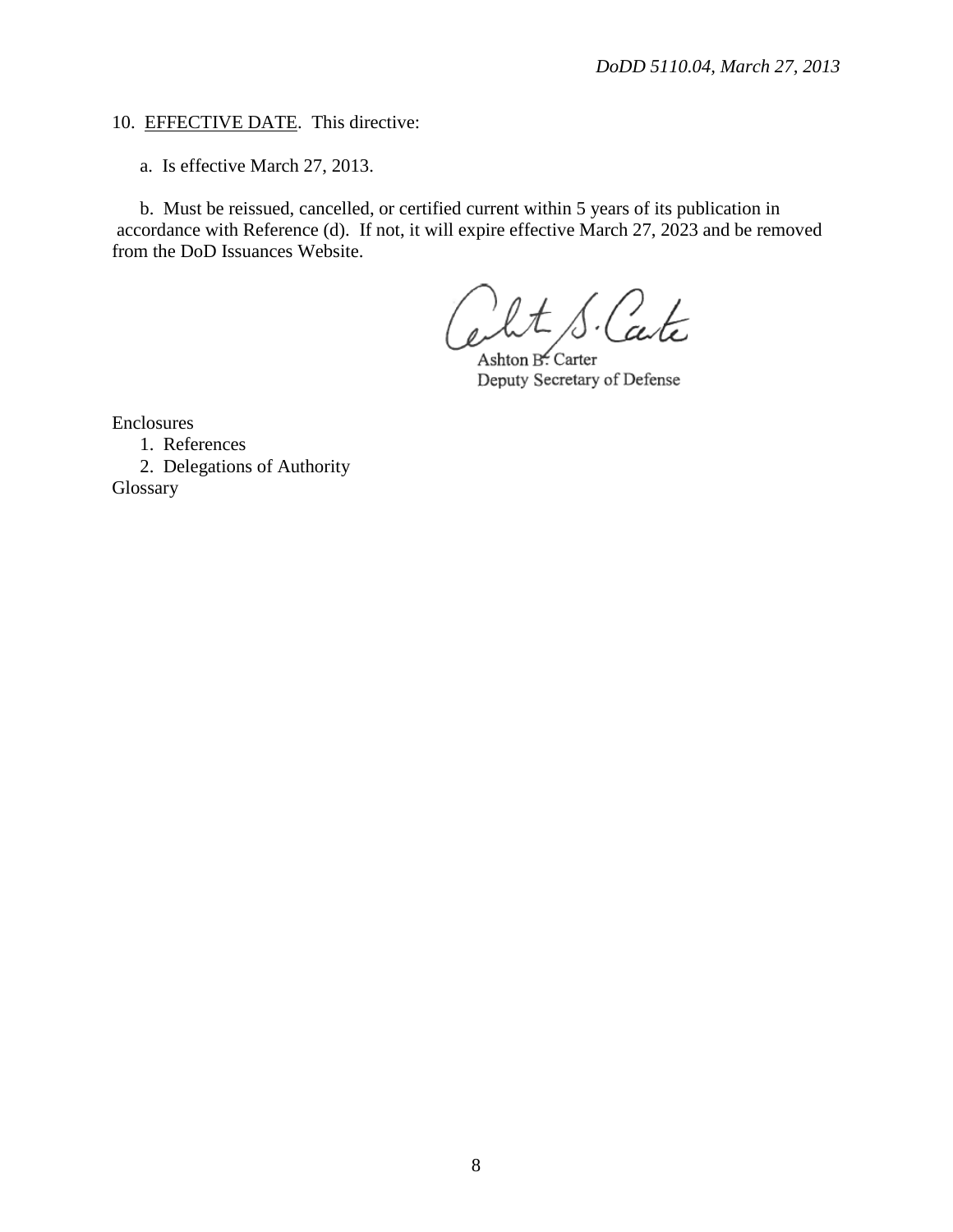## ENCLOSURE 1

## REFERENCES

- (a) DoD Directive 5110.4, "Washington Headquarters Services (WHS)," October 19, 2001 (hereby cancelled)
- (b) Title 10, United States Code
- (c) DoD Directive 5105.53, "Director of Administration and Management," February 26, 2008
- (d) DoD Instruction 5025.01, "DoD Directives Program," September 26, 2012
- (e) Title 5, United States Code
- (f) Part 102-3.185 of Title 41, Code of Federal Regulations
- (g) Presidential Directive 465, "Memorandum on the Need for Greater Coordination of Regional and Field Activities of the Government," November 14, 1961
- (h) DoD Directive 5400.07, "DoD Freedom of Information Act (FOIA) Program," January 2, 2008, as amended
- (i) DoD Directive 5230.09, "Clearance of DoD Information for Public Release," August 22, 2008
- (j) DoD Instruction 5230.29, "Security and Policy Review of DoD Information for Public Release," January 8, 2009
- (k) Parts 120–130 of Title 22, Code of Federal Regulations
- (l) Section 2778 of Title 22, United States Code
- (m) Executive Order 12866, "Regulatory Planning and Review," September 30, 1993
- (n) Secretary of Defense Memorandum, "Track Four Efficiency Initiatives Decisions," March 14, 2011
- (o) DoD Instruction 8910.01, "Information Collection and Reporting," March 6, 2007
- (p) DoD Instruction 7750.07, "DoD Forms Management Program," April 20, 2007
- (q) Parts 213, 302, 732 and 950 of Title 5, Code of Federal Regulations
- (r) Public Law 111-274, "Plain Writing Act of 2010," October 13, 2010
- (s) DoD Directive 5400.11, "DoD Privacy Program," May 8, 2007, as amended
- (t) Sections 3102 and 3702 of Title 44, United States Code
- (u) DoD Directive 5015.2, "DoD Records Management Program," March 6, 2000
- (v) DoD Instruction 5200.01, "DoD Information Security Program and Protection of Sensitive Compartmented Information," October 9, 2008, as amended
- (w) Executive Order 12968, "Access to Classified Information," August 4, 1995, as amended
- (x) DoD Directive 5100.55, "United States Security Authority for North Atlantic Treaty Organization Affairs (USSAN)," February 27, 2006
- (y) DoD Directive 1440.1, "The DoD Civilian Equal Employment Opportunity (EEO) Program," May 21, 1987, as amended
- (z) DoD Directive 4205.01, "DoD Small Business Programs," March 10, 2009
- (aa) Executive Order 13327, "Federal Real Property Asset Management", February 4, 2004
- (ab) DoD 7000.14-R, "DoD Financial Management Regulations," current edition
- (ac) DoD Instruction 1402.03, Volume 1, "Senior Executive Service (SES), Senior Level (SL) and Scientific and Professional (ST) Personnel Categories in the Fourth Estate: Administration," June 7, 2012
- (ad) DoD Directive 1403.1, "The Senior Executive Service and Equivalent-Level Positions and Personnel," October 18, 1982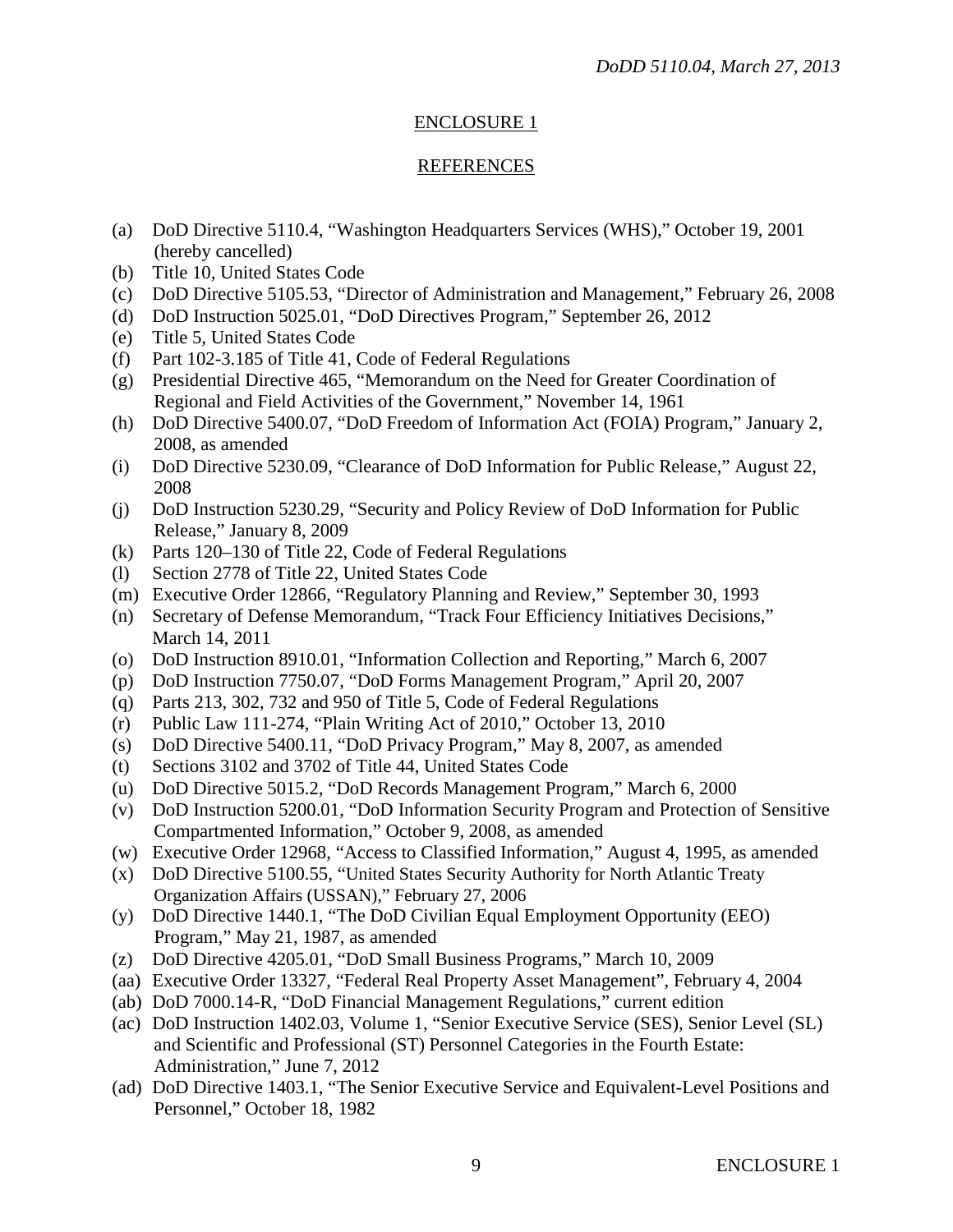- (ae) DoD Directive 1403.03, "The Career Lifecycle Management of the Senior Executive Service Leaders within the Department of Defense," October 25, 2007
- (af) DoD Directive 5200.2, "DoD Personnel Security Program," April 9, 1999
- (ag) DoD Directive S-5100.44, "Defense and National Leadership Command Capability (DNLCC) (U)," July 9, 2008
- (ah) DoD Directive 5145.04, "Defense Legal Services Agency (DLSA)," April 16, 2012
- (ai) Executive Order 10450, "Security Requirements for Government Employment," April 27, 1953, as amended
- (aj) Executive Order 12333, "United States Intelligence Activities," December 4, 1981, as amended
- (ak) Executive Order 13467, "Reforming Processes Related to Suitability for Government Employment, Fitness for Contractor Employees, and Eligibility for Access to Classified National Security Information," June 30, 2008
- (al) Executive Order 13488, "Granting Reciprocity on Excepted Service and Federal Contractor Employee Fitness and Reinvestigating Individuals in Positions of Public Trust," January 16, 2009
- (am) DoD Directive 5220.6, "Defense Industrial Personnel Security Clearance Review Program," January 2, 1992
- (an) DoD 5200.2-R, "Personnel Security Program," January 1, 1987, as amended
- (ao) Joint Federal Travel Regulation, Volume 1, "Uniformed Service Members," current edition $1$
- (ap) Joint Travel Regulations, Volume 2, "Department of Defense (DoD) Civilian Personnel," current edition $2$
- (aq) Section 412 of Title 37, United States Code
- (ar) DoD Instruction 5200.08, "Security of DoD Installations and Resources and the DoD Physical Security Review Board (PSRB)," December 10, 2005, as amended
- (as) Title 40, United States Code
- (at) Executive Order 13526, "Classified National Security Information," December 29, 2009
- (au) DoD Manual 5200.01, Volumes 1 through 4, "DoD Information Security Program," February 24, 2012, as amended
- (av) Interservice Support Agreement W26AAA-09308-738 between U.S. Army Garrison Fort Belvoir (Supplier) and Washington Headquarters Services (Customer) (Mark Center Campus), June 8, 2011

<span id="page-9-0"></span><sup>&</sup>lt;sup>1</sup> Available at http:/[/www.defensetravel.dod.mil/Docs/perdiem/JFTR\(Ch1-10\).pdf](http://www.defensetravel.dod.mil/Docs/perdiem/JFTR(Ch1-10).pdf) and http://www.defensetravel.dod.mil/Docs/perdiem/Appendices.pdf

<span id="page-9-1"></span> $2$  Available at http://www.defensetravel.dod.mil/Docs/perdiem/JTR(Ch1-7).pdf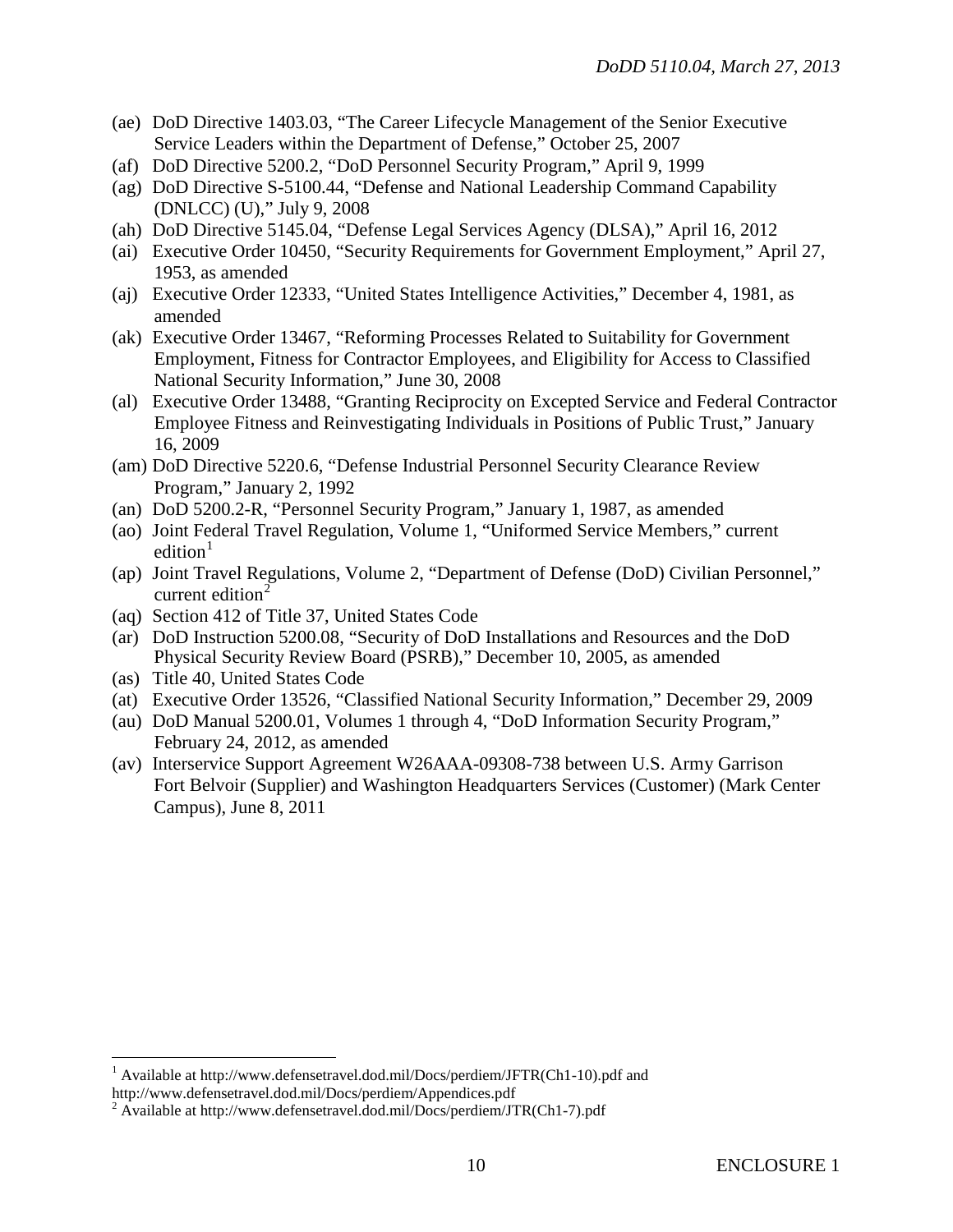#### ENCLOSURE 2

#### DELEGATIONS OF AUTHORITY

Pursuant to the authority vested in the Secretary of Defense, and subject to the authority, direction, and control of the DA&M, and in accordance with DoD policies and issuances, the Director, WHS, or in the absence of the Director, the person acting for the Director, is hereby delegated authority, as required in the administration and operation of the WHS, to:

a. Maintain an official seal and attest to the authenticity of official records under the seal.

b. Act as custodian of the seal of the DoD and attest to the authenticity of official records of the DoD under said seal, pursuant to section 112 of Reference (b).

c. Exercise the powers vested in the Secretary of Defense by sections 301, 302(b), 3101, 4103, 4302, and 5107 of Reference (e) on the employment, pay, performance management, direction, and general administration of civilian personnel.

d. Fix rates of pay for wage grade employees exempted from the Classification Act of 1949 by section 5102 of Reference (e) on the basis of rates established under the Federal Wage System. In fixing such rates, the Director, WHS, must follow the wage schedule established by the DoD Wage Fixing Authority.

e. Employ temporary or intermittent experts or consultants for the performance of functions, pursuant to sections 173 and 174 of Reference (b) and section 3109(b) of Reference (e).

f. Apply administrative requirements for WHS-serviced organizations, pursuant to E.O. 10450; E.O. 12333; E.O. 13467; and E.O. 13488 (References (ai) through (al)); and in accordance with Reference (af), as appropriate, and:

(1) Designate the sensitivity of positions.

(2) Authorize, in case of emergency, the appointment of a person to a sensitive position for a limited period of time, based on a favorable fingerprint check and other appropriate checks, prior to completion of the standard tier investigation requirements.

(3) Initiate personnel security investigations and, if necessary for national security, suspend, revoke, or deny a security clearance for personnel assigned to, detailed to, or employed by those WHS-serviced organizations.

(4) Operate a Consolidated Adjudications Facility, in accordance with DoDD 5220.6 (Reference (am)) and DoD 5200.2-R (Reference (an)), which will grant, deny, or revoke eligibility for access to classified information and eligibility for occupancy of sensitive positions, and support the use of automated and consolidated adjudicative processes to the maximum extent practicable.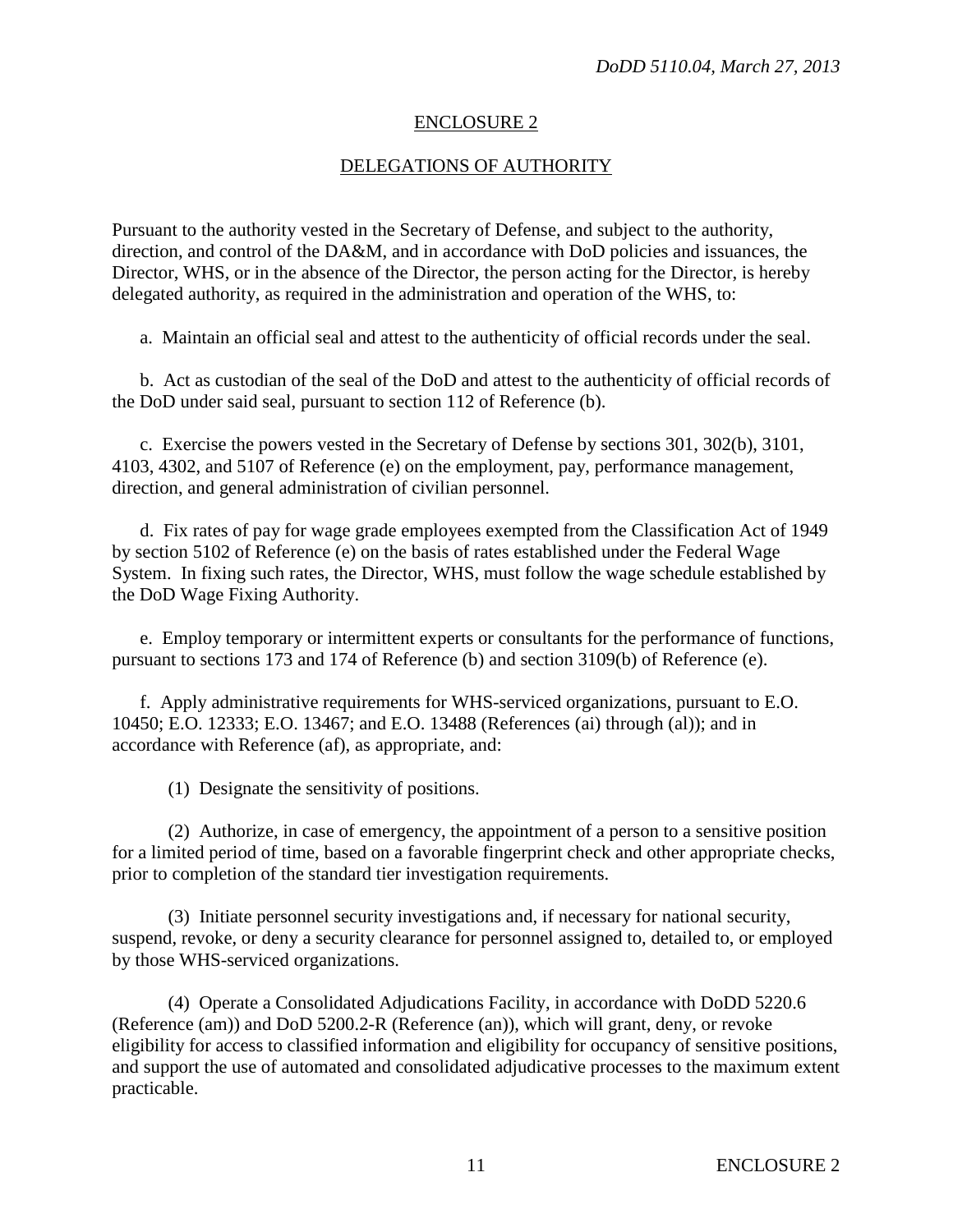(5) Operate a Clearance Appeals Board, which decides appeals from denials or revocations of security clearances or eligibilities for occupancy of sensitive positions, in accordance with Reference (an).

(6) Represent WHS-serviced organizations in inter- and intra-agency meetings and working groups involving personnel security policy matters as well as suitability policy.

(7) Process Congressional staff members for security clearances.

(8) Grant, deny, or revoke limited access authorizations for foreign nationals.

(9) Operate an effective pre-investigative review program.

(10) Provide suitability and fitness for duty determinations for personnel assigned to, detailed to, or employed by WHS-serviced organizations.

g. Authorize and approve:

(1) Temporary duty travel for military personnel assigned or detailed to WHS, in accordance with Joint Federal Travel Regulations, Volume 1 (Reference (ao)).

(2) Travel for WHS civilian personnel and permanent change of station for OSD civilian personnel, in accordance with the Joint Travel Regulations, Volume 2 (Reference (ap)).

(3) Invitational travel for eligible individuals whose consultative, advisory, or other highly specialized technical services are required in a capacity that is directly related to, or in connection with, WHS activities, in accordance with Reference (ap).

(4) Overtime work for civilian personnel, pursuant to subchapter V of Chapter 55 of Reference (e) and applicable Office of Personnel Management (OPM) regulations.

(5) Civilian employee training, pursuant to section 4109 of Reference (e).

h. Approve the expenditure of funds available for travel by military personnel for expenses incidental to attending meetings of technical, scientific, professional, or other similar organizations in such instances when the approval of the Secretary of Defense, or designee, is required by sections 4110 and 4111 of Reference (e) and section 412 of Title 37, U.S.C. (Reference (aq)).

i. Distribute and implement financial management policy, practices, and procedures for the effective control over, and accountability for, all funds, property, and other assets of assigned components, to include:

(1) Authorization and approval of allocations and allotments of apportioned obligation authority.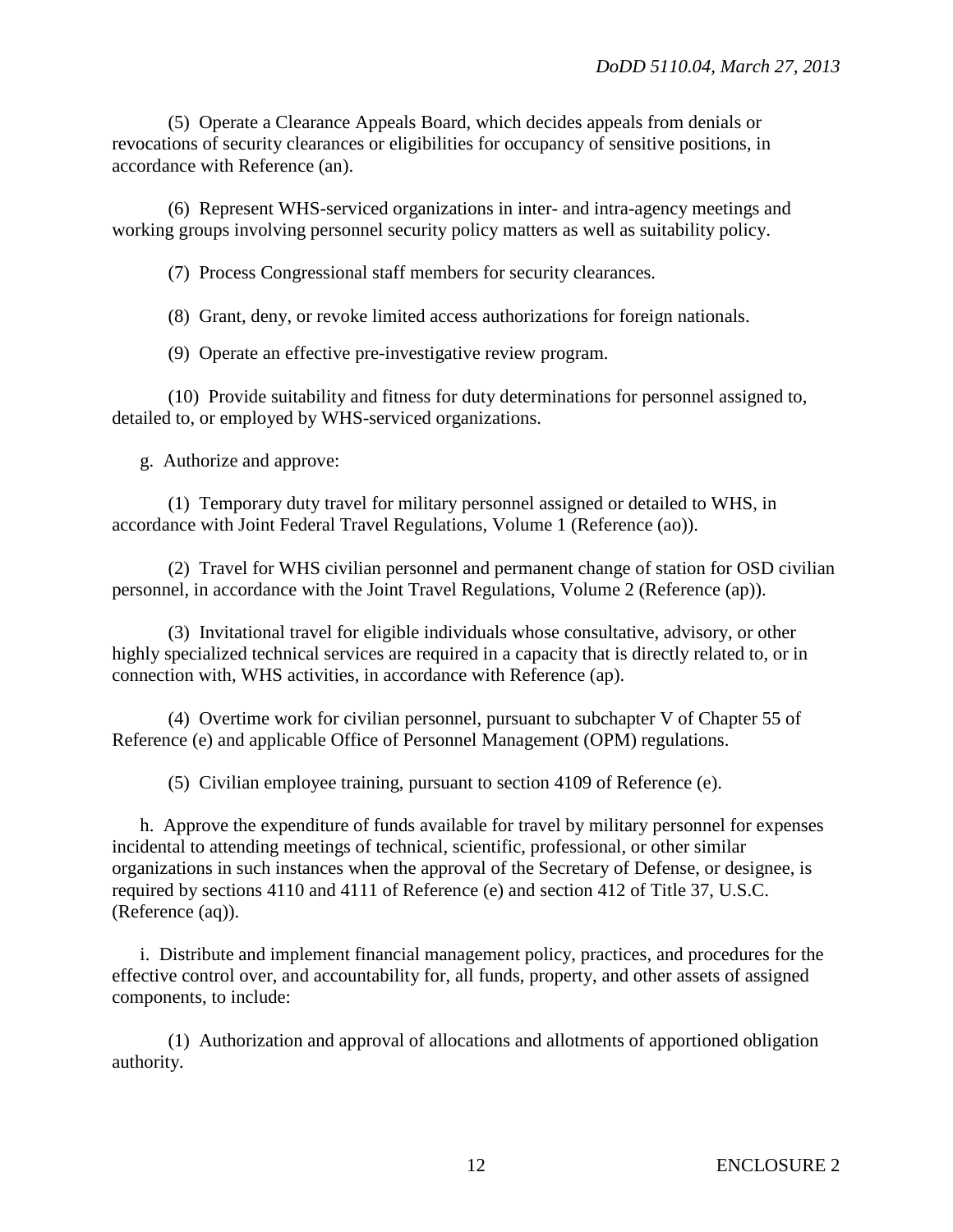(2) Development and execution of plans, programs, and budgets for assigned components within the framework and process of the DoD planning, programming, budgeting, and execution system.

j. Implement and maintain an active and continuing records management program, pursuant to section 3102 of Reference (t), and in accordance with Reference (u).

k. Use the Government Purchase Card for making appropriate purchases of material and services, other than personal services, when it is determined more advantageous and consistent with the best interests of the government.

l. Authorize the publication of advertisements, notices, or proposals in newspapers, magazines, or other public periodicals, as required for effective administration and operation, pursuant to section 3702 of Reference (t).

m. Establish and maintain, for the functions assigned, an appropriate publications system for the publication of common supply and services regulations, instructions, and reference documents, and changes thereto, pursuant to applicable policies and procedures prescribed in DoD issuances published, in accordance with Reference (d).

n. Implement and maintain the operational aspects of the OSD and Joint Staff FOIA Program, pursuant to section 552 of Reference (e).

o. Enter into support and service agreements with the Military Departments, other DoD Components, or other Federal Government agencies, as required, for the effective performance of assigned responsibilities and functions.

p. Enter into and administer contracts for supplies, equipment, and services required to accomplish the assigned responsibilities and functions, through WHS, the Military Departments, a DoD contract administration services component, or other federal agency, as appropriate. To the extent that any law or E.O. specifically limits the exercise of such authorities to persons at the Secretariat level of a Military Department, such authorities will be exercised by the appropriate Under Secretary or Assistant Secretary of Defense.

q. Approve contractual instruments for commercial-type concessions and maintain general supervision over commercial-type concessions operated by or through the DoD in the NCR.

r. Establish and maintain appropriate property accounts; appoint Boards of Survey; approve reports of survey; relieve personal liability; and drop accountability for property contained in the authorized property accounts that have been lost, damaged, stolen, destroyed, or otherwise rendered unserviceable, in accordance with applicable laws and regulations.

s. Issue the necessary security regulations for the protection of property and places under the jurisdiction of the Director, WHS, in accordance with Reference (d) and DoDI 5200.08 (Reference (ar)).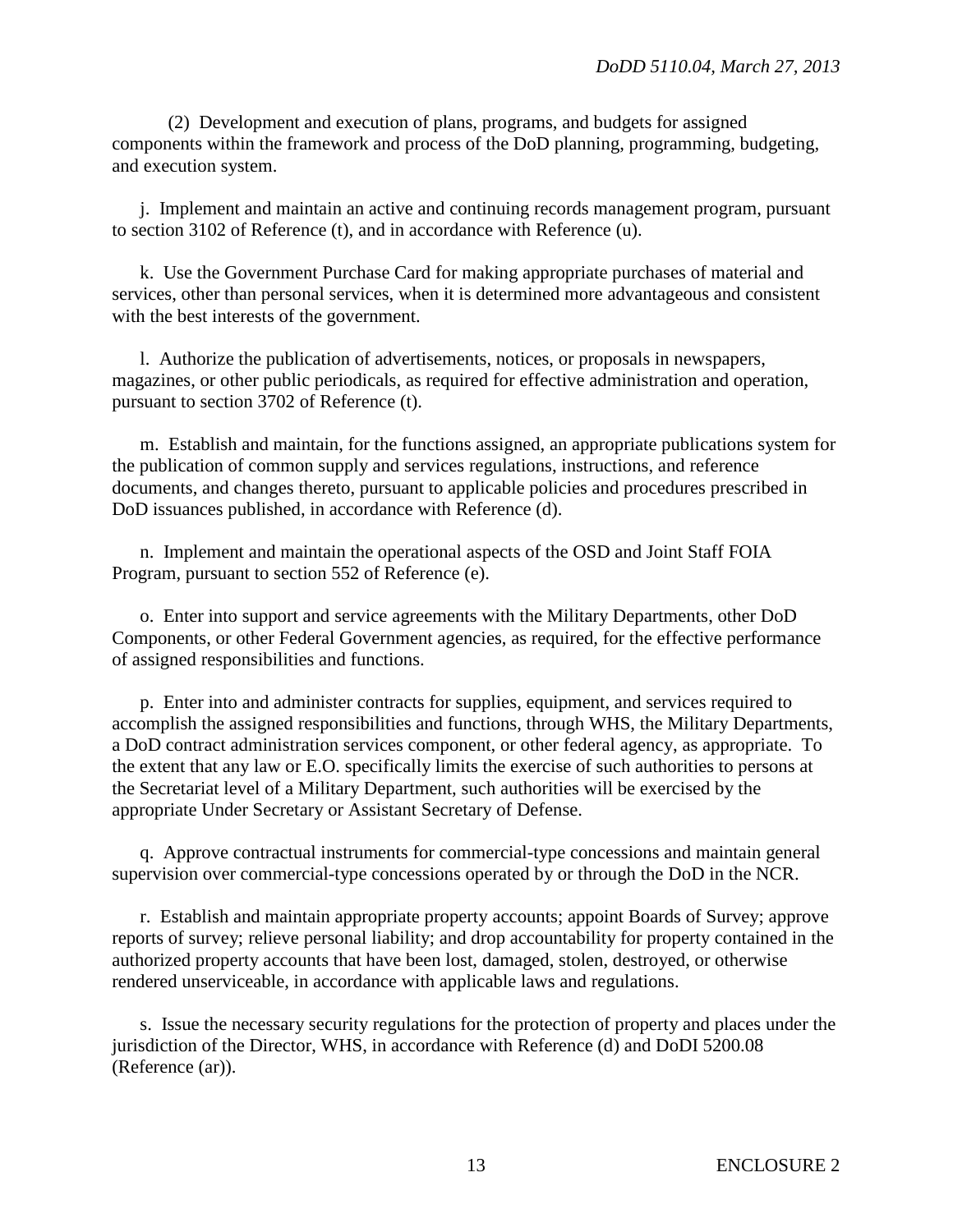t. Lease or out-lease property under terms that will promote the national defense or that will be in the public interest, pursuant to those authorities vested in the Secretary of Defense in Reference (b), and those authorities delegated to the Secretary of Defense pursuant to Title 40, U.S.C. (Reference (as)) and not redelegated to the Secretaries of the Military Departments.

u. Act as the principal DoD Liaison with the General Services Administration for all administrative services and real property matters, including lease administration and enforcement in the NCR and other locations, as required.

v. Implement and maintain the operational aspects of an information security program, pursuant to E.O. 13526 (Reference (at)), and in accordance with Volumes 1 through 4 of DoD Manual 5200.01 (Reference (au)).

w. Implement and maintain the systematic and mandatory declassification programs, pursuant to Part 3 of Reference (at). In the absence of a known DoD originator of classified information, declassify official DoD information submitted for systematic and mandatory declassification review, or in response to FOIA actions.

x. Implement and maintain the security requirements for IT systems, pursuant to Reference (ar).

y. Exercise the authorities vested in the Secretary of Defense by Chapter 159 and Chapter 169 of Reference (b) and by Reference (as), with respect to the Pentagon Reservation and defense facilities in the NCR that are not assigned to, or operated by, the Military Departments, including the land and facilities of RRMC.

z. Implement policy, assign responsibilities, and prescribe procedures in order to carry out the Civilian Employees' Occupational Health and Medical Services Program in the NCR.

aa. Administer oaths of office to those entering the DoD or any other oath required by law in connection with employment therein, pursuant to section 2903 of Reference (e), and designate in writing, as may be necessary, appropriate employees of WHS to perform this function.

ab. Establish an Incentive Awards Board, and pay cash awards to, and incur necessary expenses for, the honorary recognition of civilian members of the U.S. Government whose suggestions, inventions, superior accomplishments, or other personal efforts, including special acts or services, benefit or affect organizations serviced by WHS, pursuant to section 4503 of Reference (e), and in accordance with OPM regulations. Incur necessary expenses for the honorary recognition of military employees of the DoD Components, pursuant to sections 1124 and 1125 of Reference (b).

ac. Redelegate these authorities, as appropriate, and in writing, except as otherwise indicated above or prohibited by law, E.O., or regulation.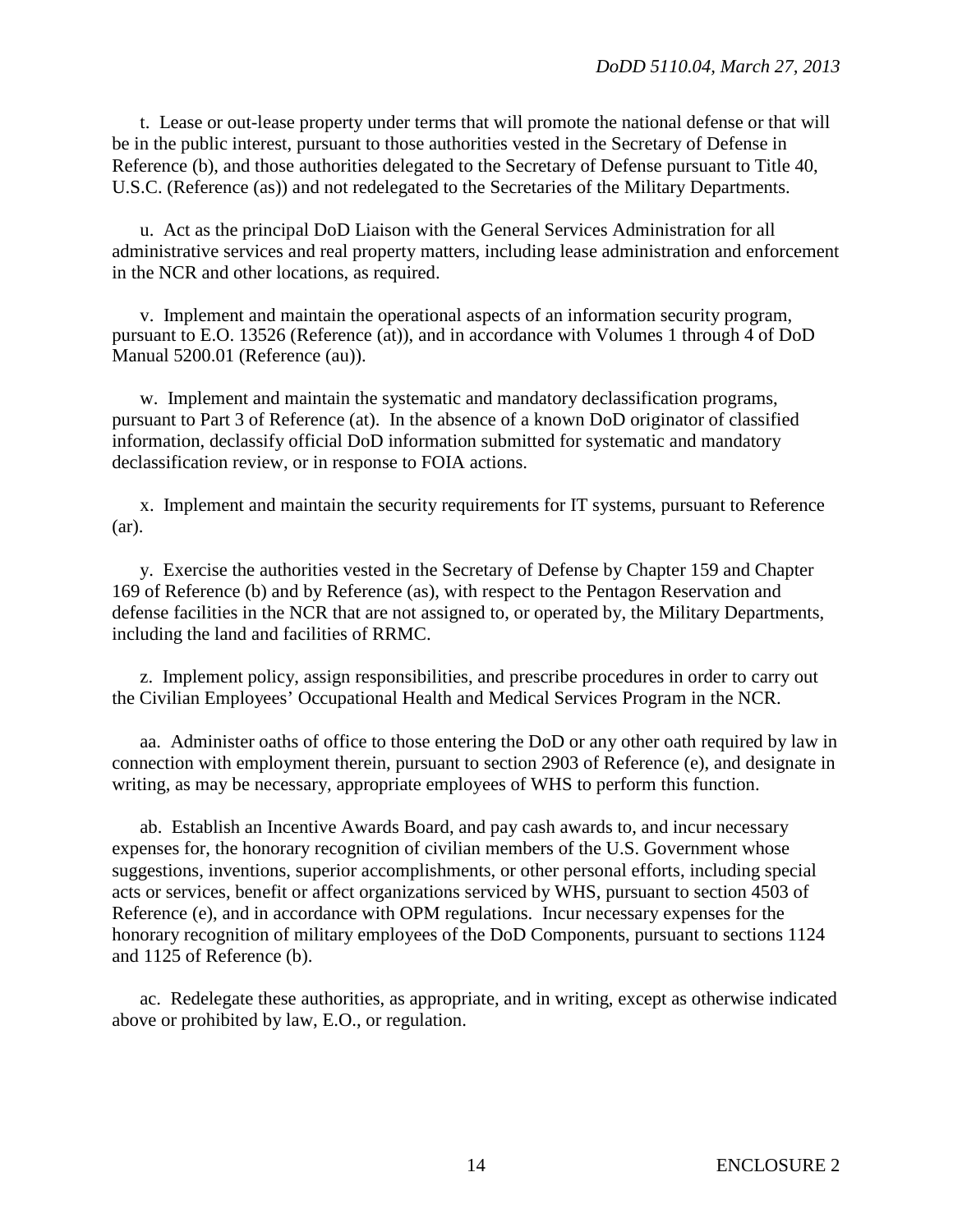### **GLOSSARY**

## PART I. ABBREVIATIONS AND ACRONYMS

| <b>CFR</b>  | Code of Federal Regulations               |
|-------------|-------------------------------------------|
| <b>CJCS</b> | Chairman of the Joint Chiefs of Staff     |
|             |                                           |
| DA&M        | Director of Administration and Management |
| DoDD        | DoD Directive                             |
| DoDI        | DoD Instruction                           |
|             |                                           |
| E.O.        | <b>Executive Order</b>                    |
|             |                                           |
| <b>FOIA</b> | Freedom of Information Act                |
|             |                                           |
| IT          | information technology                    |
|             |                                           |
| <b>NCR</b>  | <b>National Capital Region</b>            |
|             |                                           |
| <b>OPM</b>  | <b>Office of Personnel Management</b>     |
| ORF         | <b>Official Representation Fund</b>       |
|             |                                           |
| <b>PFPA</b> | Pentagon Force Protection Agency          |
| <b>PSA</b>  | <b>Principal Staff Assistant</b>          |
|             |                                           |
| <b>RRMC</b> | Raven Rock Mountain Complex               |
|             | <b>United States Code</b>                 |
| U.S.C.      |                                           |
|             |                                           |

WHS Washington Headquarters Services

## PART II. DEFINITIONS

These terms and their definitions are for the purpose of this directive.

Mark Center Towers. The DoD-occupied building in Alexandria, Virginia, created by the 2005 Base Realignment and Closure Commission Recommendation Number 133. This facility is the